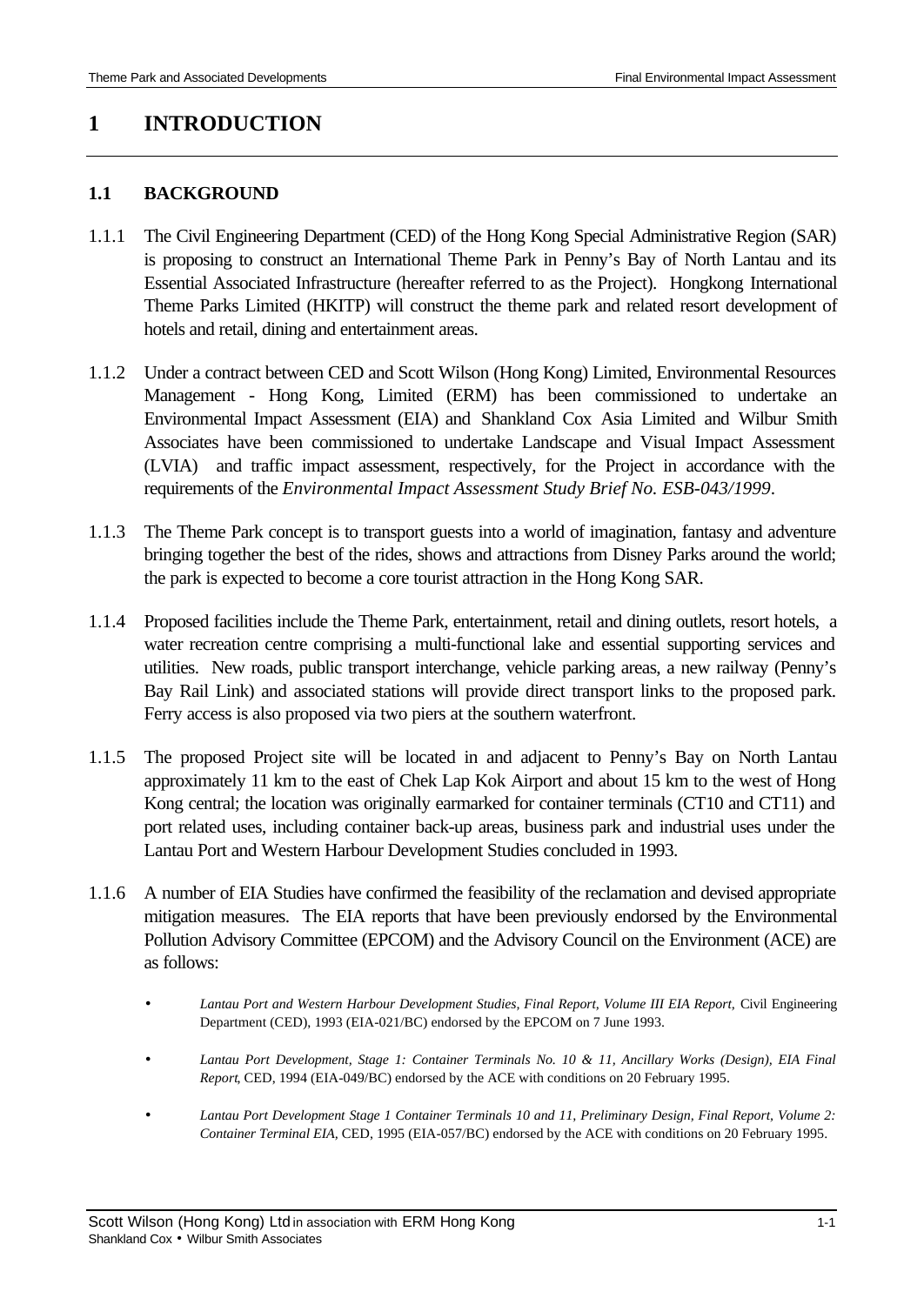• *Lantau Port Development Stage I, Design of Reclamation and Edge Structures for Container Terminals 10 and 11 and Back-up Areas, EIA Final Report*, CED, 1995 (EIA-073/BC) endorsed by the ACE with conditions on 18 December 1995.

# **1.2 THE PROPOSED PROJECT AND DESIGNATED PROJECTS (DPS)**

- 1.2.1 The proposed Project includes the following characteristics including 9 EIA Ordinance Schedule 2 Designated Projects (DPs):
	- reclamation of about 280 ha of land within Penny's Bay (a DP) and 10 ha of land at Yam O (a DP), using marine sand fill and public filling materials and the construction of about 3.3 km and 0.7 km of seawall, respectively;
	- phased development of world-class international Theme Park (of about 180 ha) together with retail, dining and entertainment (RD&E) complexes, individually-themed hotels (with up to 7,000 rooms by the end of Phase II of the Theme Park) and supporting infrastructure and services. The Theme Park is anticipated to have a (Phase I) opening annual capacity of 7.5 million visitors, rising to 20 million visitors with the completion of Phase II. The Theme Park comprises a DP;
	- construction of an approximately 32 ha Water Recreation Centre with a 12 ha multi-function artificial lake (a DP), water-based and land-based recreational facilities and ancillary facilities, and other essential and supporting services and utilities;
	- construction of a 1.5 km section of Chok Ko Wan Link Road from the existing Yam O Interchange extending over the proposed Penny's Bay roundabout (a DP);
	- construction of a 4 km primary distributor, Road P2 (a DP), from Yam O to the eastern Theme Park roundabout and associated assess roads;
	- construction of a 3.5 km district distributor, Resort Road, around the proposed Theme Park (a DP), and a 800 m pedestrian walkway between the two theme parks through the RD&E facilities;
	- construction of a 3.6 km long rail line (the Penny's Bay Rail Link) linking the Tung Chung Line at Yam O to the Theme Park (a DP);
	- construction of a Public Transport Interchange (PTI) for the Theme Park close to the Penny's Bay station and a temporary PTI at Yam O rail station;
	- construction of two public ferry piers for alternative transport mode and a service quay on the southern waterfront;
	- construction of general service infrastructure and associated works, including a 15 km storm drainage system (including the eastern stormwater drainage channel which comprises a DP), sewerage facilities, irrigation, water supply and utility services; and
	- proposed slope formation and stabilisation, screening and landscaping works.

# **1.3 PURPOSE AND OBJECTIVES OF THE EIA**

### **EIA PURPOSE**

1.3.1 As required by the EIA Study Brief, No. ESB-043/1999, the purpose of this EIA Study is to provide information on the nature and extent of environmental impacts arising from the construction and operation of the relevant Designated Projects, see *Table 2.3a*, and related activities taking place concurrently. This EIA will provide information to contribute to decisions by the Director of Environmental Protection on: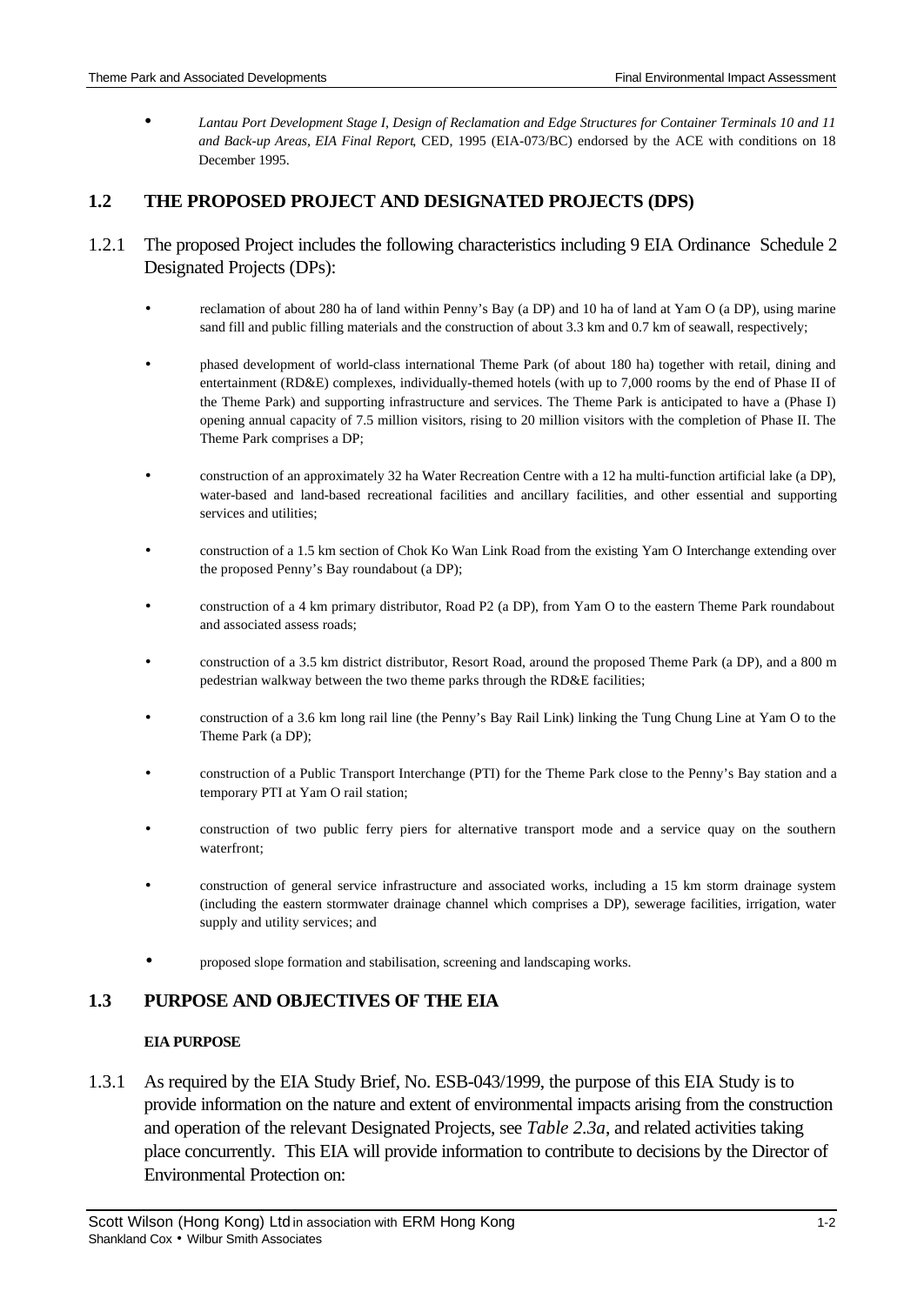- The overall acceptability of any adverse environmental consequences that are likely to arise as a result of the proposed Project;
- The conditions and requirements for the detailed design, construction and operation of the proposed Project to mitigate against adverse environmental consequences, wherever practicable; and
- The acceptability of residual impacts after the proposed mitigation measures are implemented.

## **EIA OBJECTIVES**

- 1.3.2 The main objectives of the EIA Study, as outlined under Clause 2 of the Study Brief (attached in *Annex L*) are as follows:
	- To describe the proposed Project and associated works together with the requirements for carrying out the proposed Project;
	- To identify and describe the elements of the community and environment likely to be affected by the proposed Project and/or likely to cause adverse impacts to the proposed Project, including both the natural and man-made environment;
	- To identify and quantify all environmental sensitive receivers, emission sources and determine the significance of impacts on sensitive receivers and potential affected uses;
	- To identify and quantify any potential losses or damage to flora, fauna and natural habitats and negative impacts on sites of cultural heritage, landscape and visual impacts and to propose measures to mitigate these impacts;
	- To propose the provision of infrastructure or mitigation measures so as to minimise pollution, environmental disturbance and nuisance during construction and operation of the Project;
	- To identify, predict and evaluate the residual (i.e. after practicable mitigation) environmental impacts and the cumulative effects expected to arise during the construction and operational phases of the Project in relation to sensitive receivers and potentially affected uses;
	- To identify, assess and specify methods, measures and standards, to be included in the detailed design, construction and operation of the Project which are necessary to mitigate these environmental impacts and reduce them to acceptable levels;
	- To investigate the extent of side-effects of proposed mitigation measures that may lead to other forms of impacts and to identify constraints associated with EIA recommended mitigation measures;
	- To identify, within the Study Area, any individual project(s) that fall under Schedule 2 of the EIAO, as Designated Projects; to ascertain whether the findings of this EIA Study have adequately addressed the environmental impacts of those Designated Projects; and where necessary, to identify the outstanding issues that need to be addressed in any further detailed EIA Study; and
	- To design and specify the environmental monitoring and audit (EM&A) requirements, if required, to ensure the implementation and the effectiveness of the environmental protection and pollution control measures adopted.

# **1.4 KEY ENVIRONMENTAL ISSUES AND STUDY APPROACH**

### **KEY ENVIRONMENTAL ISSUES**

- 1.4.1 Key environmental issues and concerns identified in the Project Profile (No. PP-066/1999) and Study Brief, Clause 3.2, that have been evaluated in this EIA Study include:
	- Noise impacts arising from construction and operation of the development, in particular the noise due to fireworks show (see *Section 4)*;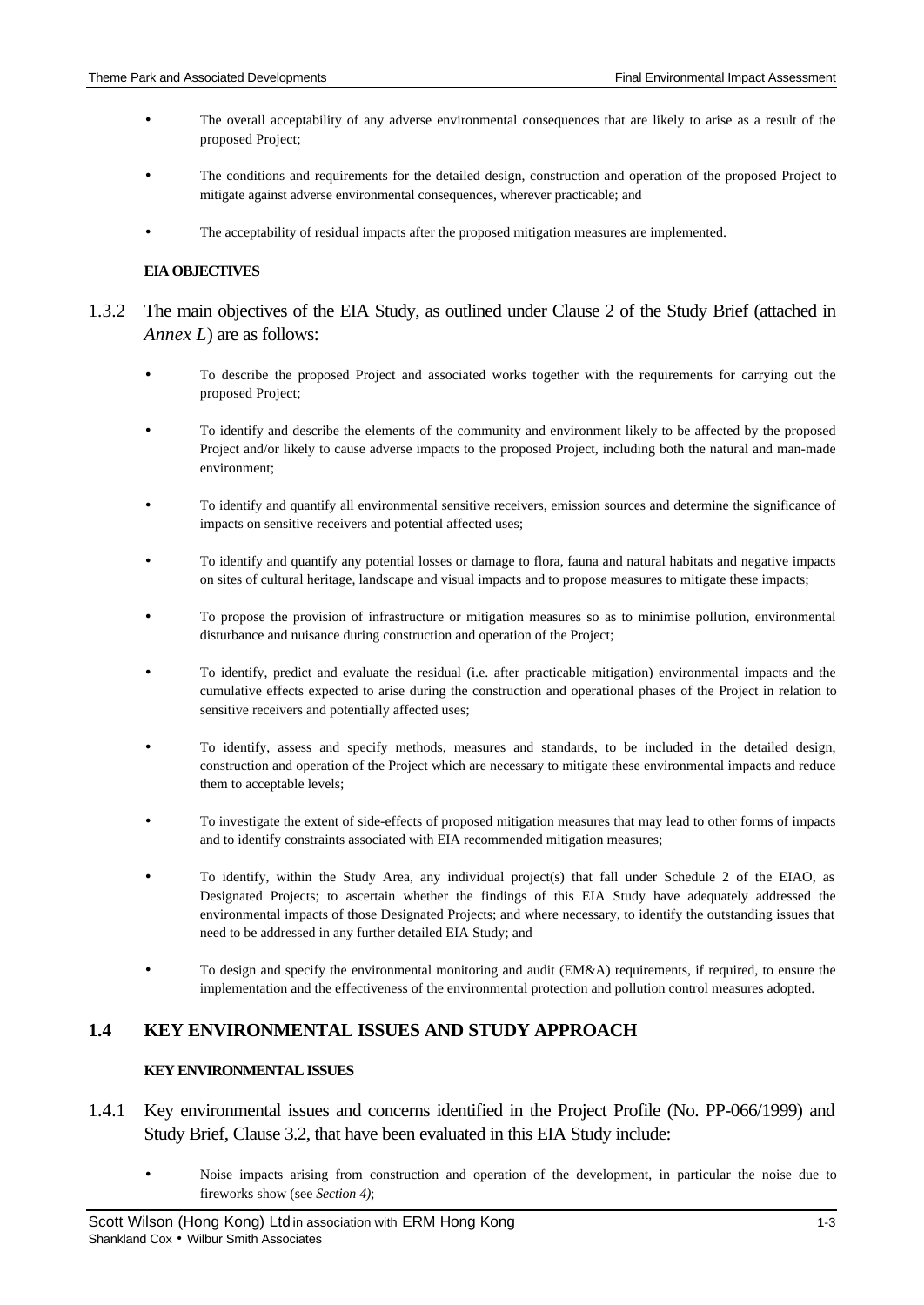- Air quality impacts arising from construction and operation of the development including impacts due to emissions from Penny's Bay Gas Turbine Plant and pollutants (including odour and pollutants like dioxin, volatile organic compounds (VOC) and heavy metals, if any) released during fireworks show (see *Section 3)*;
- Landscape and visual impacts during construction and operation of the development and glare impacts due to laser and fireworks show on nearby sensitive receivers including passengers on air, land and sea (see *Section 12)*;
- Water quality impacts during construction and operation, including sewage collection/treatment systems and stormwater systems (see *Sections 5, 8, and 9)*;
- Risks of storage and handling of fireworks (see *Section 10)*;
- Potential impacts on archaeological sites (see *Section 11)*; and
- Impacts on fauna due to the operation of the Theme Park, especially during nighttime (see *Section 7)*.

#### *Cumulative and Territory-wide Considerations*

- 1.4.2 The scope of this EIA Study covers the combined impacts of the Project and its associated elements as well as the cumulative impacts of existing, committed and planned development in the vicinity of the Project (see technical *Sections 3, 4, 5 ,6, 7,8, 9, 10, 11, 12 and 13*). In particular, attention has been given to the assessment of cumulative impacts due to:
	- Loss of natural coastline on Lantau and surrounding areas on marine mammals and fisheries (see *Sections 8 and 9)*;
	- Concurrent reclamation works (see *Sections 5, 6, 8 and 9)*; and
	- The transport load and associated air pollution during construction and operation of the Theme Park (see *Section 3)*.
- 1.4.3 In addition to the above, this EIA Study has also considered:
	- Contaminated land issues (see *Section 13)*;
	- Territory-wide environmental implications of additional visitors to the Theme Park (see *Section 15)*; and
	- Consideration of different Project options and alternative transport modes (see *Section 14)*.

### *Penny's Bay Rail Link (PBRL)*

1.4.4 The Theme Park and associated developments EIA Study Brief (Clause 1.3 (ix)) also covers the new rail line from the MTRC Tung Chung Line at Yam O to Penny's Bay, the Penny's Bay Rail Link (PBRL), comprising stations at Yam O and at Penny's Bay and a 3.6 km long railway, partly in tunnel. As the HK SAR Government has invited MTRC to submit proposals for the construction of the PBRL, MTRC has commissioned an EIA for the rail link. The cumulative environmental assessment due to the PBRL has been presented in this EIA Report and the detailed environmental assessment for the PBRL is appended to this EIA Report (see *Annex M*) for easy reference. The railway scheme of the PBRL is subject to authorisation by the Chief Executive in Council under the Railways Ordinance.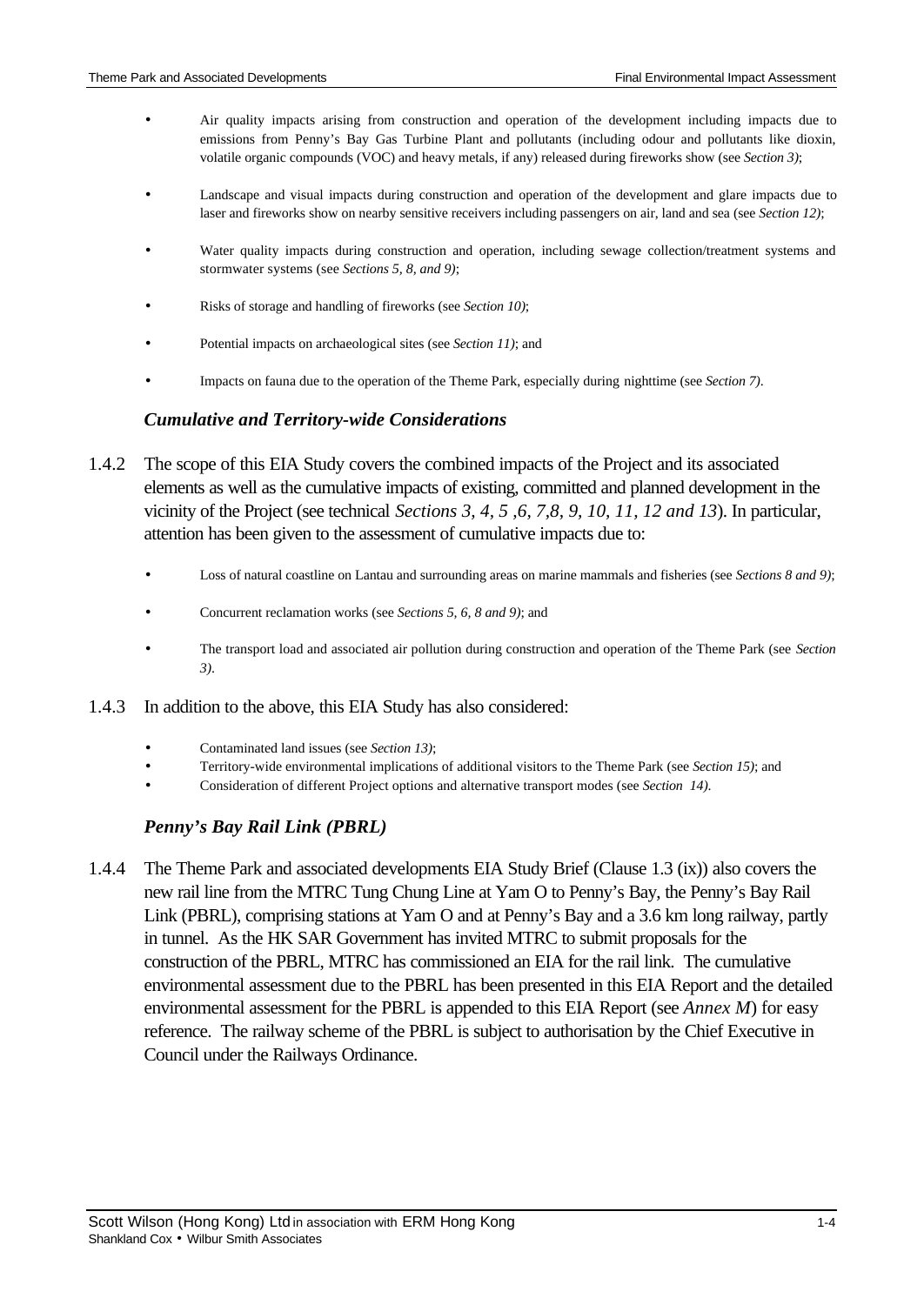#### **APPROACH**

1.4.5 This EIA Study has been prepared in accordance with the requirements of the Study Brief (*Annex L*) and the general principles and guidelines of the *Technical Memorandum on Environmental Impact Assessment Process* (EIAO TM).

# **1.5 INTER-RELATIONSHIP WITH OTHER EIA STUDIES**

- 1.5.1 A number of previous, ongoing and proposed EIAs, feasibility and engineering studies are relevant to the Project. These inter related EIA studies include the following:
	- A comprehensive EIA Study for the Northshore Lantau Development Feasibility Study (NLDFS) (SB-044/BC), initiated in June 1998, has been undertaken under Schedule 3 of the EIAO by CED. The NLDFS EIA will comprise Schedule 3 level coverage of the cumulative environmental impacts arising from all of the proposed developments in Northeast Lantau and will broadly cover findings of this EIA for the Theme Park and its associated infrastructure. The NLDFS EIA will also include detailed assessment of the whole CKWLR, a DP, whilst the approximately 1.5 km section of the CKWLR which passes through the Theme Park EIA Study Area is broadly covered in this Theme Park EIA;
	- An existing shipyard, Cheoy Lee Shipyards Ltd (CLS), to be decommissioned, is located within the Study Area and scope for the NLDFS. Consequently, the NLDFS EIA will comprise Schedule 3 level coverage of the environmental impacts arising from shipyard decommissioning, although access to undertake site investigation works at the shipyard site was not available, due to its present operation and private ownership. To allow this Theme Park EIA to 'stand alone' the relevant land contamination section of the NLDFS EIA is also included within this EIA, although it is not a requirement of the (ESB-043/1999) Study Brief. Additionally, the decommissioning of a shipyard comprises a Designated Project under Schedule 2 of the EIAO and an Environmental Permit is required before its decommissioning. Thus a separate and subsequent EIA Study will be commissioned by CED after the CLS site becomes available and before the decommissioning of the shipyard occurs. This subsequent CLS decommissioning EIA shall include detailed site investigation and formulation of appropriate methods and procedures, if required, to decontaminate the shipyard site. CED presently expect this decommissioning EIA to be completed and submitted under the EIAO to DEP for approval in 2002 before any construction work can commence in the CLS site;
	- The Penny's Bay area was originally earmarked for container port development under the Lantau Port and Western Harbour Development Studies conducted in 1993. Subsequently, three EIA studies (referenced in *Section 1.1*) were completed in 1995 which thoroughly examined all environmental issues in relation to the reclamation works and associated infrastructures. The EIA reports show that the environmental impacts of the works can be controlled to meet the relevant environmental criteria. These EIA reports were endorsed by the Advisory Council on the Environment (ACE) in 1995 and are now placed in the EIA Ordinance Register for public inspection; and
	- An environmental review study on the construction impacts of the reclamation works in Penny's Bay was conducted in 1999. The review concluded that as the extent of reclamation works for the Theme Park development in Penny's Bay would be less than that for the port development at the same location, less environmental impacts were anticipated when compared with the previously endorsed EIA reports. The review report was presented to the ACE on 27 September 1999.
	- A review of the following ongoing and previously approved studies and EIAs (as identified under Clauses 1.2 and 3.2 of the Study Brief) has been undertaken and relevant findings have been taken into account in this EIA:
		- *Port and Airport Development Strategy* (PADS) (December 1989);
		- *Lantau Port and Western Harbour Development (LAPH) Studies*, CED (March 1993);
		- *Lantau Port Development, Stage 1: Container Terminals No. 10 and 11, Ancillary Works (Design)*, CED (December 1994);
		- *Lantau Port Development Stage 1 Container Terminals 10 and 11, Preliminary Design Study*, CED (August 1995);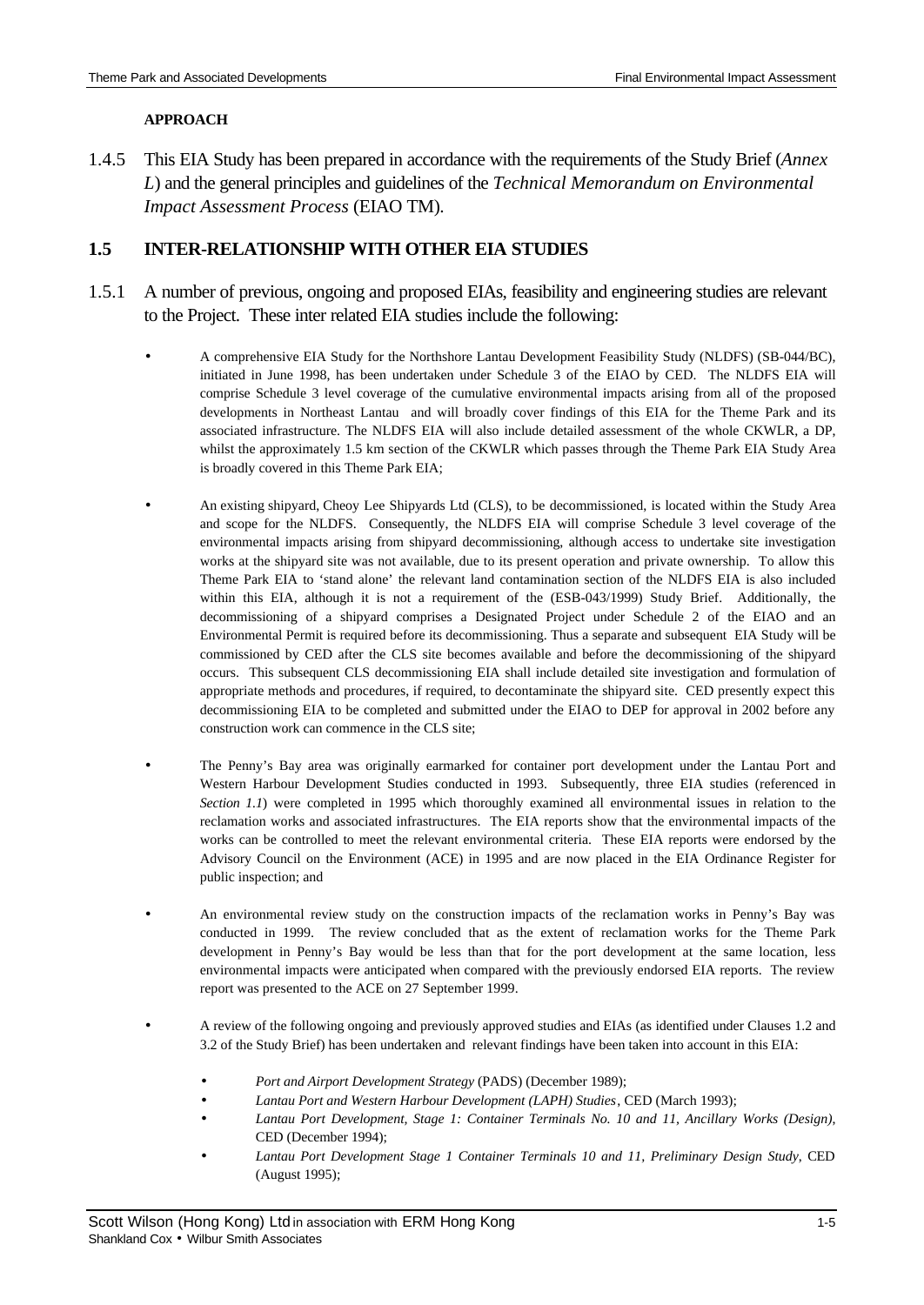- *Lantau Port Development Stage 1, Design of Reclamation and Edge Structures for Container Terminals 10 and 11 and Back-up Areas*, CED (August 1995);
- *Lantau Port Development Stage 1 Marine Mammal Survey, Final Report*, CED, (1996);
- *Lantau Port Development Stage 1 Fish Fry Survey*, CED (February 1997);
- *Lantau Port Development Stage 1 Fisheries Resources Survey*, CED (June 1997);
- *Dolphins (Sousa chinensis) in East Lantau Waters of Hong Kong: Assessment of Potential Effects of Port Development*, CED (September 1997);
- *Population Biology of Indo-Pacific Hump-backed Dolphin (Sousa chinensis Osbeck, 1975) in Hong Kong Waters, Final Report*, AFD (April 1998);
- *Fisheries Resources and Fishing Operations in Hong Kong Waters*, AFD (March 1998);
- *Port Survey 96/97 by Capture Fisheries Division of AFD* (August 1998);
- *East Lamma Channel Final Assessment Report*, CED (January 1993);
- *East Lamma Channel Borrow Area and Scoped Environmental Assessment Supplementary Water Quality Modelling, CED* (January 1993)*;*
- *East Lamma Channel Borrow Area Scoped Environmental Assessment, Final Report*, CED (January 1993);
- *Backfilling of South Tsing Yi and North of Lantau Marine Borrow Areas: Final Environmental Impact Assessment Report*, *CED* (November 1995);
- *Environmental Impact Assessment of Backfilling Marine Borrow Areas at East Tung Lung Chau Final Report*, CED (February 1998);
- *Tang Lung Chau Dangerous Goods Anchorage EIA*, TDD (May 1999);
- *South-East Tsing Yi Port Development Planning and Engineering Feasibility Study for Container Terminal No. 9 - Final Report and Appendices*, (August 1991);
- *Outlying Islands Sewerage Master Plan Stage 1 Phase I*, DSD (September 1997);
- *Route 10 North Lantau to Yuen Long Highway, Investigation and Preliminary Design, EIA Final Assessment Report*, HyD (September 1999); and
- *Outlying Islands Sewerage Master Plan Stage 2 Review*, EPD (on-going)

### **1.6 STRUCTURE OF THE EIA**

#### 1.6.1 Following this introductory Section, this EIA includes the following Sections:

- *Section 2* provides an overview of the Project outlining key elements, location, design, construction and operation as well as a description of the EIA Study Area and the perceived benefits and disbenefits of the Project, to satisfy Study Brief Clause 2.1(i);
- *Section 3* presents an assessment of potential impacts on air quality to satisfy Study Brief Clauses 2.1 (ii, iii, vii, viii, ix, x, xi, xiii), 3.2(ii), 3.7, 3.8.1, 3.8.12, 3.8.13, and 3.8.14;
- *Section 4* presents an assessment of potential noise impacts to satisfy Study Brief Clauses 2.1 (ii, iii, vii, viii, ix, x, xi, xiii), 3.2(i), 3.7, 3.8.2, 3.8.12, 3.8.13, 3.8.14 and 3.8.15;
- *Section 5* presents the results of the water quality, wastewater and non-point pollution sources and dredging, filling and dumping impact assessment plus Project sewerage and sewage treatment implications to satisfy Study Brief Clauses 2.1 (ii, iii, vii, viii, ix, x, xi, xiii), 3.2(v), 3.7, 3.8.3, 3.8.4, 3.8.12, 3.8.13 and 3.8.14;
- *Section 6* presents an assessment of waste management issues to satisfy Study Brief Clauses 2.1 (ii, iii, vii, viii, ix, x, xi, xiii), 3.7, 3.8.5, 3.8.12, 3.8.13 and 3.8.14.;
- *Section 7* details the results of the terrestrial and freshwater ecological impact assessment to satisfy Study Brief Clauses 2.1 (iv), 3.2(viii), 3.7, 3.8.7, 3.8.12, 3.8.13 and 3.8.14;
- *Section 8* presents the results of the marine ecological (including Chinese White Dolphins, and Finless Porpoises) and impact assessment to satisfy Study Brief Clauses 2.1 (iv), 3.2(viii), 3.7, 3.8.7, 3.8.12, 3.8.13 and 3.8.14;
- *Section 9* presents the results of the fisheries impact assessment to satisfy Study Brief Clauses 2.1 (iv), 3.2(viii), 3.7, 3.8.8, 3.8.12, 3.8.13 and 3.8.14;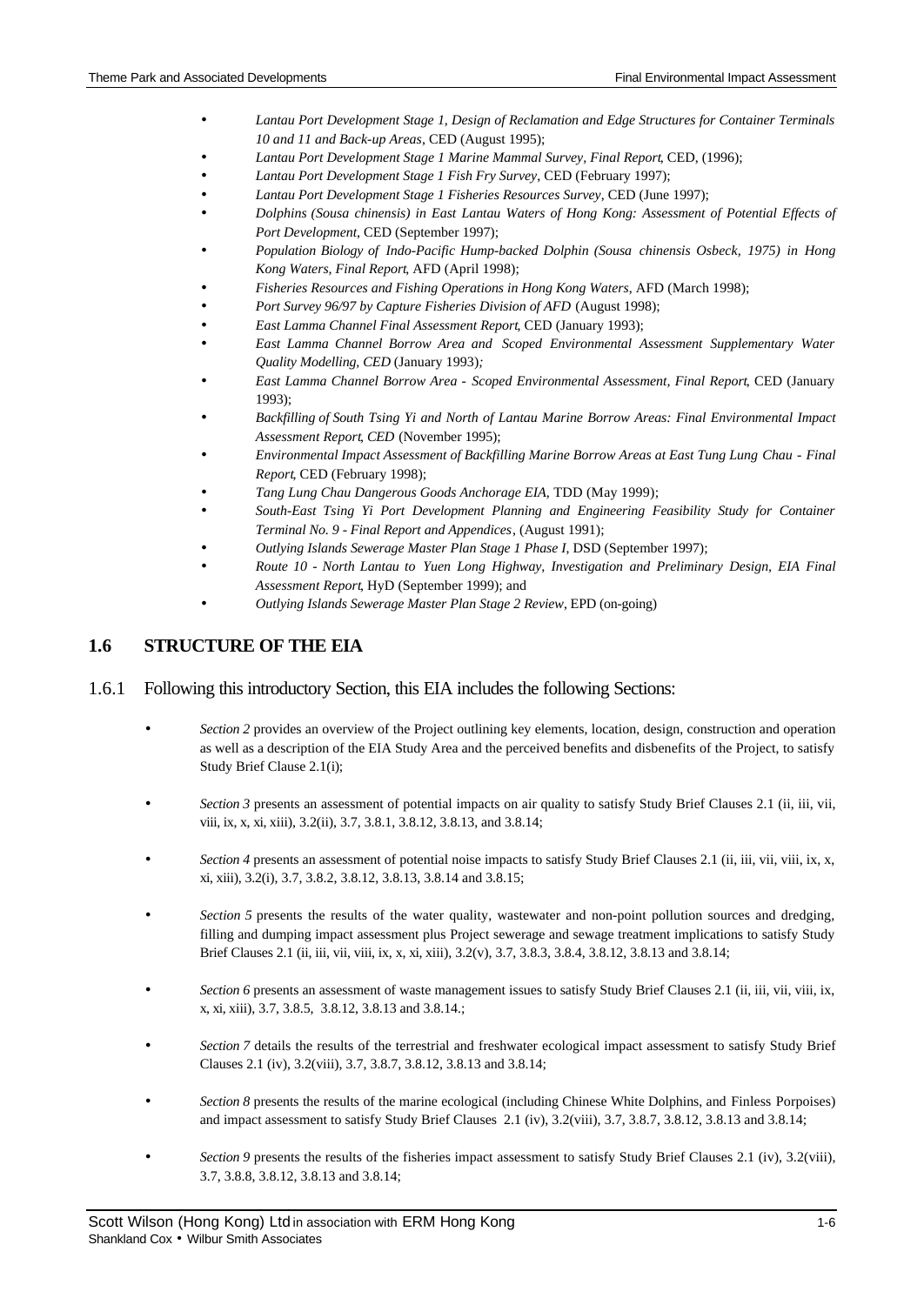- *Section 10* presents the results of the hazard assessment of dangerous goods (fireworks and sodium hypochlorite) incidents resulting in loss of life to satisfy Study Brief Clauses 3.7, 3.8.6, 3.8.12, 3.8.13 and 3.8.14;
- *Section 11* details the results of the cultural heritage impact assessment to satisfy Study Brief Clauses 2.1 (v), 3.2(vii), 3.7, 3.8.9, 3.8.12, 3.8.13 and 3.8.14;
- *Section 12* provides a summary of the results of the landscape and visual impact assessment, provided in full in *Annex K*;
- *Section 13* reviews the land contamination findings, pertaining to the Cheoy Lee Shipyard, of the NLDFS EIA and documents relevant information to the Theme Park and associated developments;
- *Section 14* provides an assessment of different Project options and consideration of alternative transport modes to satisfy Study Brief Clause 3.5;
- *Section 15* addresses in broad terms the overall territory-wide environmental implications, in terms of air quality, water and waste, of the additional visitors to the Theme Park to satisfy Clause 3.6 of the Study Brief;
- *Section 16* presents the tabulated Project Implementation Schedule grouped under separate Designated Projects to satisfy Study Brief Clause 3.8.11.2; and
- *Section 17* summarises the key conclusions, recommendations and environmental outcomes of the EIA Study.

# 1.6.2 In addition, detailed supplementary information associated with the various EIA Study elements is presented in the following Annexes:

- *Annex A* presents information on the construction programme and phasing;
- Annex A presents information on the construction programme and phasing;
- *Annex B* presents supporting information for the air quality impact assessment;
- Annex C presents supporting information for the noise impact assessment;
- Annex D presents supporting information for the water quality assessment;
- There is no *Annex E* as all information for the waste management assessment is presented in *Section 6*;
- Annex F presents supporting information for the terrestrial ecology impact assessment;
- *Annex G* presents supporting information for the marine ecology impact assessment;
- *Annex H* presents supporting information for the fisheries impact assessment;
- *Annex I* presents supporting information for the hazard assessment of dangerous goods (fireworks and sodium hypochlorite) incidents resulting in loss of life;
- Annex *J* presents cultural heritage impact assessment references;
- *Annex K* presents the full landscape and visual impact assessment, to satisfy Study Brief Clauses 2.1 (vi), 3.2 (iii and iv), 3.7, 3.8.10, 3.8.12, 3.8.13 and 3.8.14;
- *Annex L* presents the EIA Study Brief (ESB-043/1999);
- *Annex M* presents the Penny's Bay Rail Link (PBRL) EIA and PBRL EM&A Manual; and